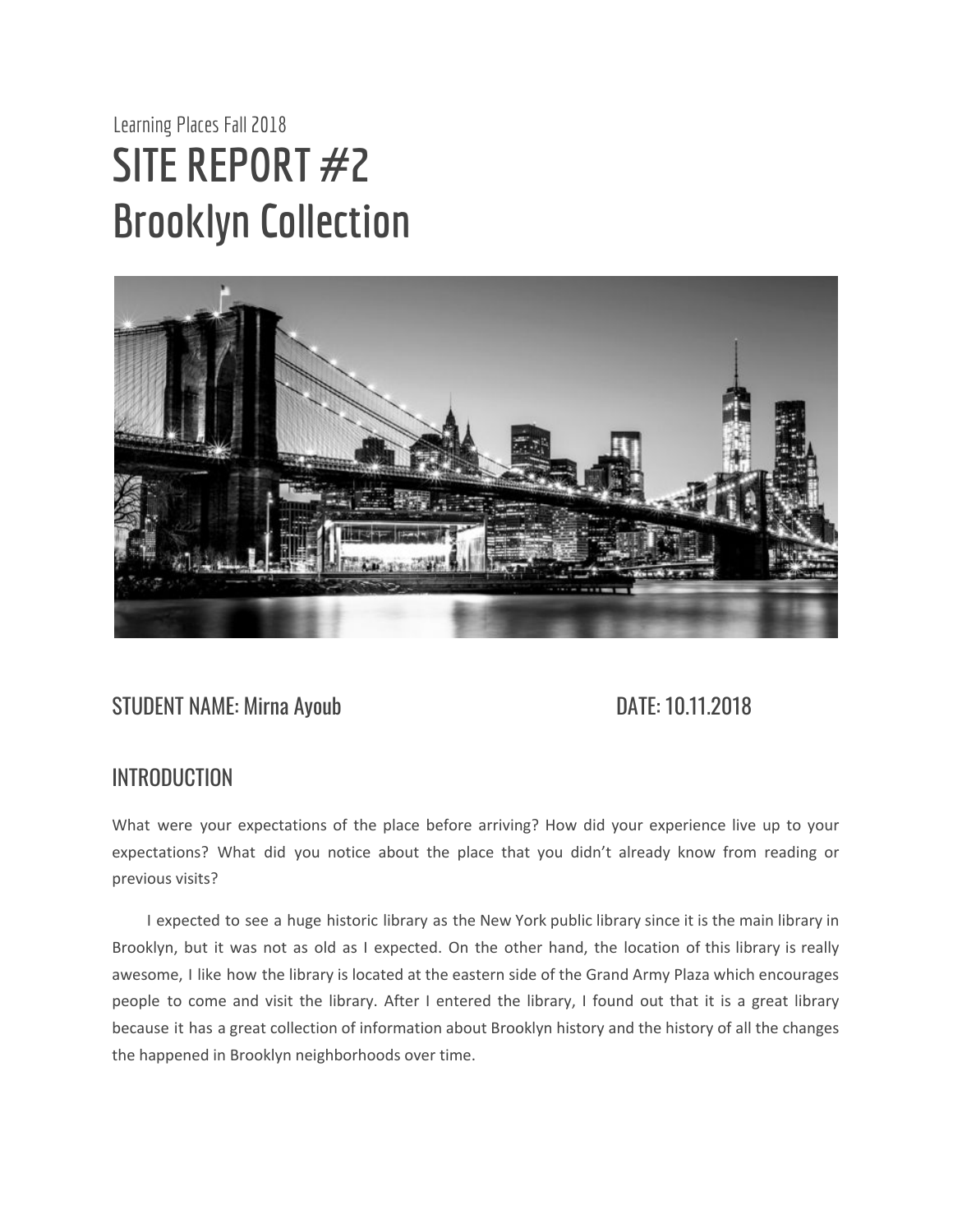#### ARCHIVE OBSERVATIONS

Insert 3 photographs of archival resources and provide a title for each image. The title should be a a word or short phrase that sums up the subject matter in the photo.







Downtown, Brooklyn map in 1854

Downtown, Brooklyn map in 1926

An article about the **Atlantic Yards** 

Why did you choose these images? Do they summarize a feeling you have for the place? Do they focus on prominent objects or features of the place? Explain.

These pictures are the strongest evidence that supports the main idea of the Brooklyn Collection that I found in the library. It summarizes all the information that I had collected about Downtown Brooklyn neighborhood. The maps above show how this neighborhood changed over time and how they used these blocks in many different ways. The article talks about a specific block where the Barclays Center was built. It shows how important is this block to build on it a great building like this. I also observed that the Barclays Center was and still the major interaction in this area.

Describe a few of the archival documents you examined. What purpose do they serve now? What purpose do you think they served when they were published or created?

I got a folder that full of articles that talk about the Atlantic Yards. It has a lot of information about the changes that happened. It talks about all the new projects and the developments that raised in Downtown Brooklyn. Some of these projects overlap part of the Atlantic Terminal Urban Renewal Area and the Long Island Railroad train yard. It focuses more on the Barclays Center and how it was developed. These articles collect very important information about this area. It is really important for the library to keep it in the Brooklyn collection because these articles stated the history of the changes that occurred in such a great space in Brooklyn.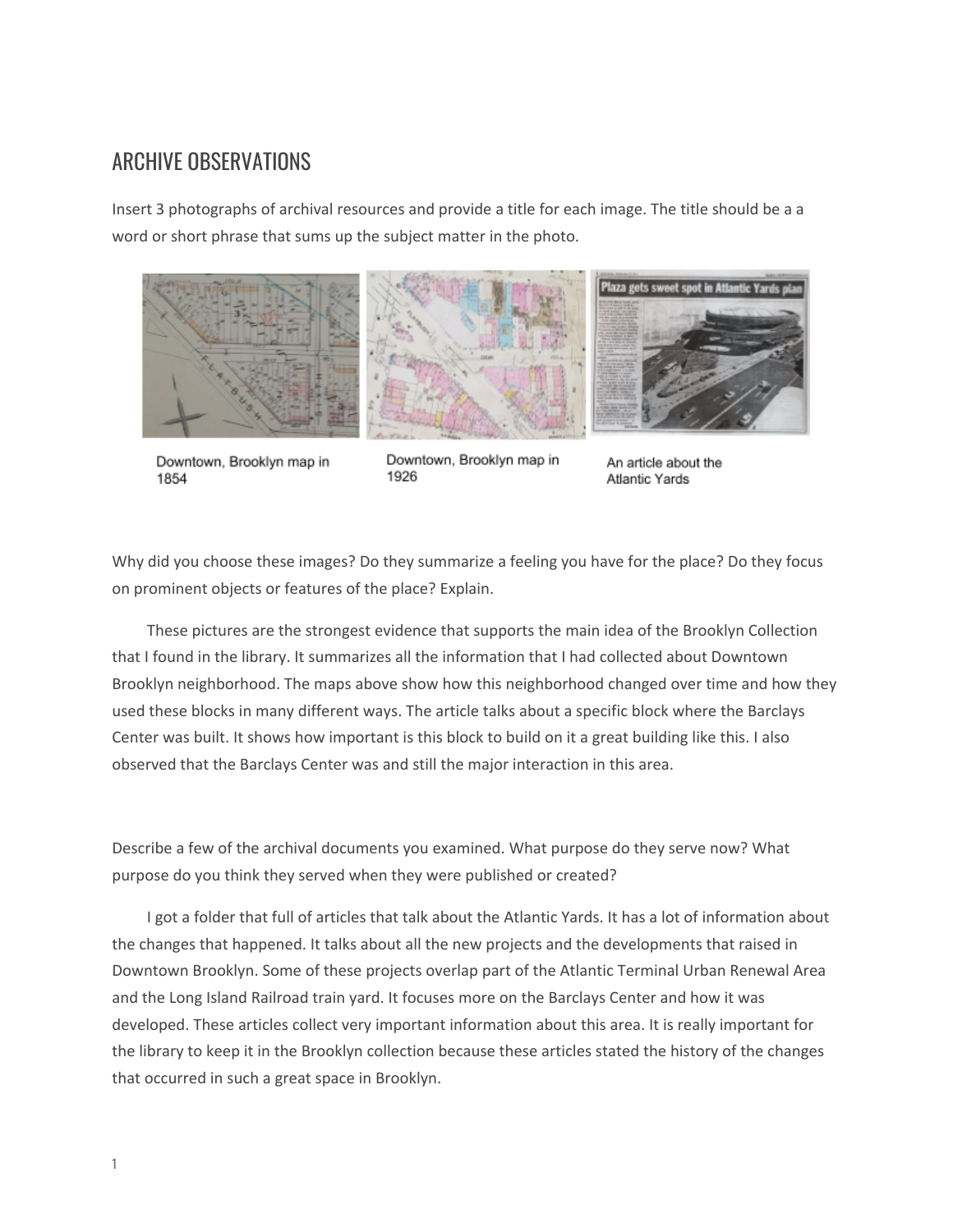Consider that the Brooklyn Collection is part of the Brooklyn Public Library, Central Library. What public amenities are offered to users of the space (water fountains, wheelchair access and other supports for the disabled, public telephones, phone charging stations, WiFi, subway and bus stations, etc.)? What public amenities are missing?

The Brooklyn Central Library offers a lot of amenities to users of the space. For example, it has a lot of transportations around it, there are the B41 bus and the 2-3-B-Q trains near it. Also, inside the building, they offer computers, WiFi, full accessibility, meeting rooms, passport office and off hours book drop. The only missing amenity is that they don't have enough people to guide you inside the library.

How have the planners, designers, and architects communicated the purpose of the place, via signage or design elements?

This library designed very well. First, there is a big porch in front of the main entrance of the building. Second, the architects of this place design a huge open space by the entrance of the library and this can connect all the rooms together, you can go to the second floor from the sides. This creates a great circulation inside the library which makes people move easily inside the building.

Are there any restrictions or rules (either explicit or implied) about how to use the space or interact with other people? Do you see anyone using the space in a manner that exceeds or violates the intentional design? Describe.

While I was in the collection research room, I observed a paper sign on the table that has a list of police rules.

- All large bags and coats must be checked.
- This room is only for the use of Brooklyn Collection materials.
- This is a quiet area.
- Drink, gum, and pens are not permitted.

Everyone was following the rules and no one was making any distraction.

What is your personal experience of the place? Think about sound/smell/touch, your body's movement, contact with the ground and physical comfort. How does the place make you feel? Briefly compare your experience visiting the Brooklyn Collection to your experience visiting the Map Division of the New York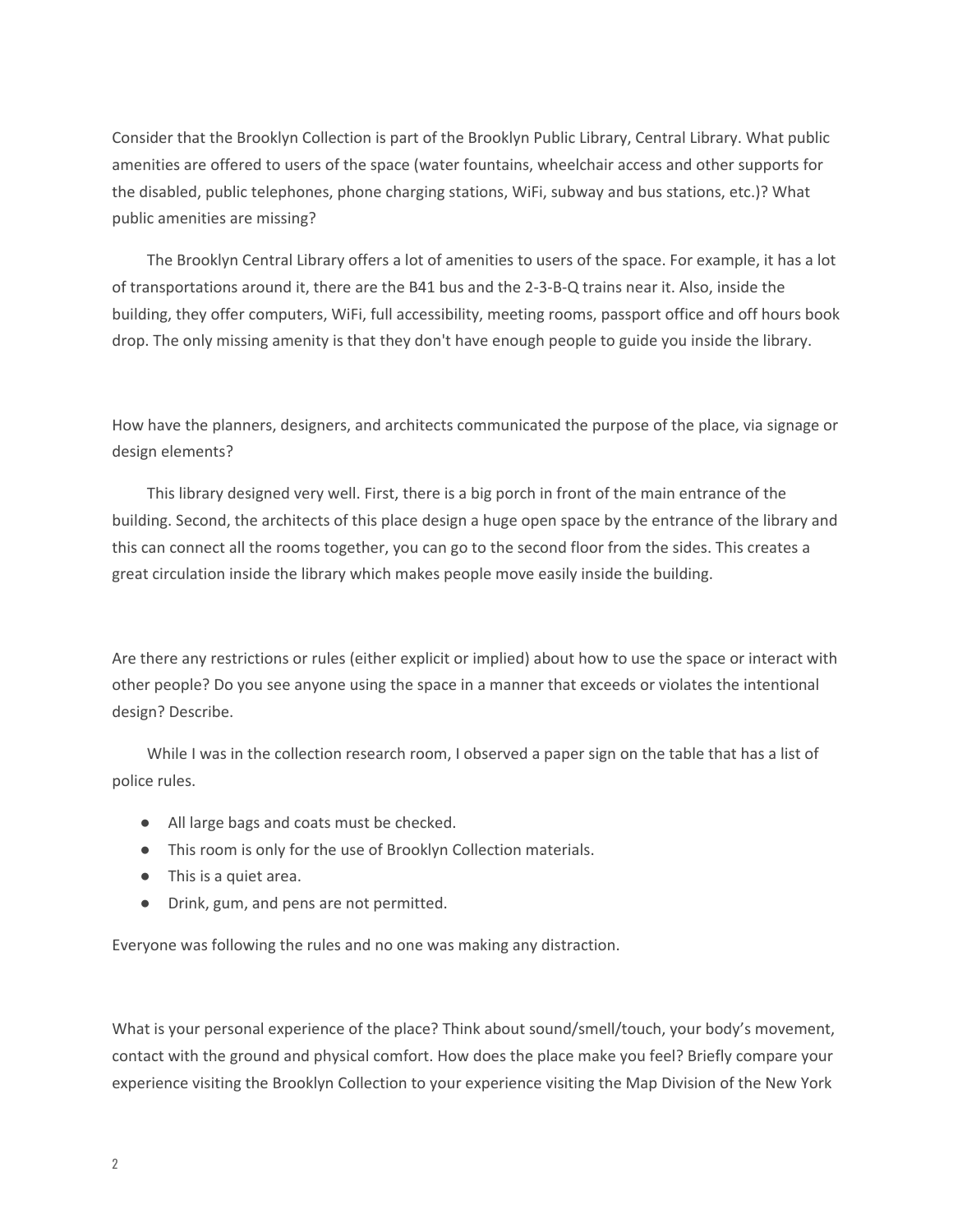Public Library.

For my personal experience about this place, it was a really good place, very quiet and clean. Personally, I liked the New York Public Library more because it is a huge building that shows a great architectural work, it has more space for reading and it gives you a comfortable feeling from the depth of the interior space in these great building.

#### ANALYSIS/DISCOVERIES

*Use this section to reflect on your observations. Remember to refer to your observations when drawing general conclusions.*

Thinking about the neighborhood in which the place is embedded, who is this space designed for and for what general purpose?

When I was in the library, I was observing people to figure out what kind of people are coming to the library. Then, I found out that the people who are coming to this library are just regular people like us, people who come to study but there were no tourists. I think this library was designed for the students, teachers, anyone who needs to make a research or anyone who wants to set in a quiet place to work. So this library is served for educational purposes and research.

Reflect on your experience examining and studying the materials from the Brooklyn Collection. Did you encounter anything unexpected or surprising, and if so what and how? Why do you think the articles, maps, books, and other information is preserved, if so much information is available in digital form? Who is it preserved for?

This library has a lot of information about Brooklyn Collection and I like how they keep everything organized for having all the details of every single topic separately. I was not really surprised for anything since it was all new information for me. I think this information is preserved because it is creating a remarkable history that is proved by all of this information with details. Also, I think it is hard to preserve information safe in a digital form. So they are keeping it in a safe place like the library as a hard copy to make these copies as rare pieces that you can not find it anywhere else.